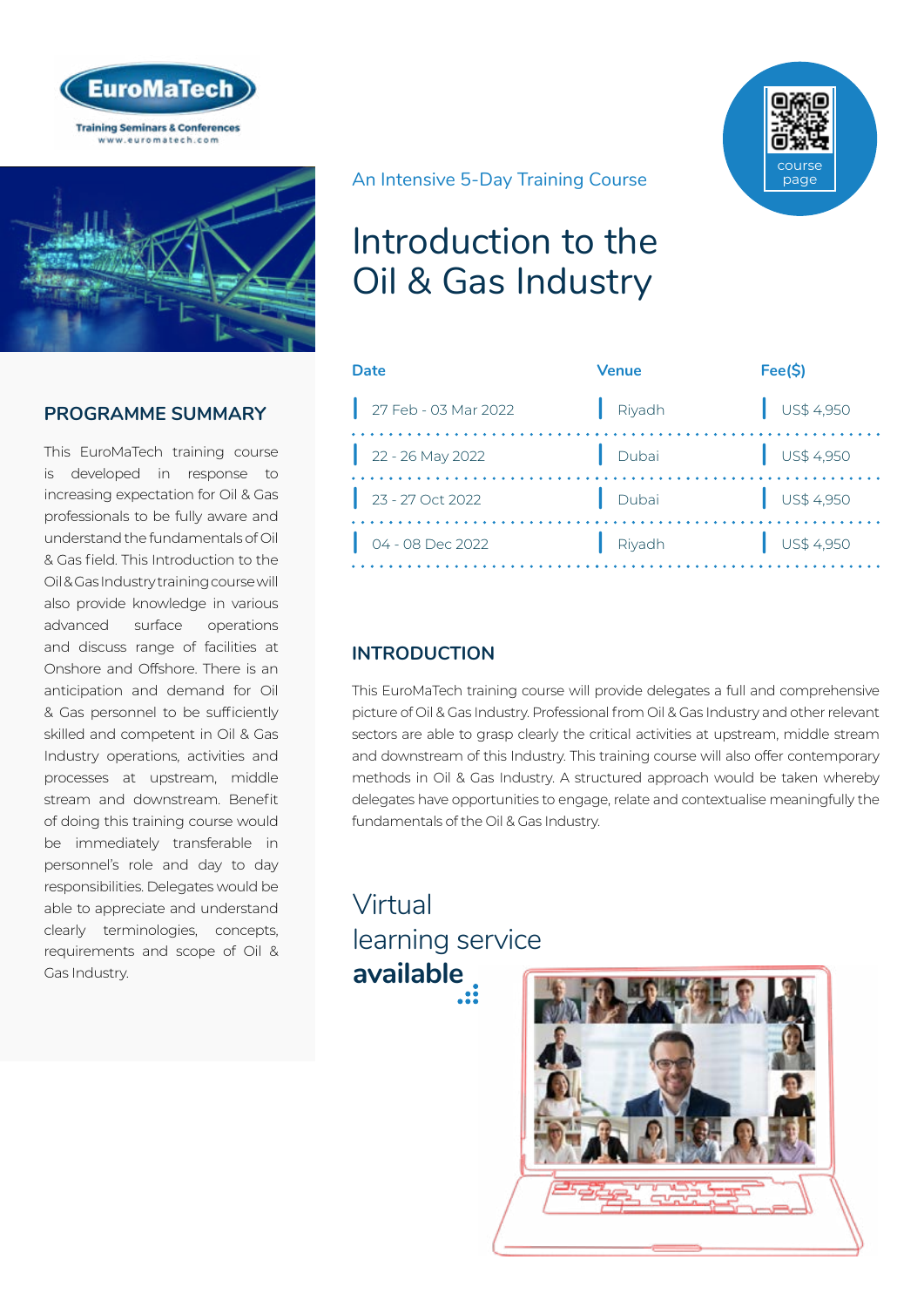#### **TRAINING METHODOLOGY**

Oil & Gas Industry case studies, series of class short and long exercises, team working, presentation, video, quiz, use of visuals and snapshots, critical appraisal and rapid response assessment based on a situational analysis.

#### **In-house Training**

EuroMaTech is capable of conducting this training programme exclusively for your delegates. Please e-mail us on inhouse@euromatech.ae for further information and/or to receive a comprehensive proposal.



 $\left( \mathbf{B}\right)$ +971 50 196 6003

**Email Address:** info@euromatech.ae

**Website:** www.euromatech.com

#### **WHO SHOULD ATTEND**

- Beginners and any new starts in the Oil & Gas Industry
- Oil & Gas professionals who are keen to attain a holistic and integrated overview of the Oil & Gas Industry in a structured approach
- Non-technical professionals who aims to understand the intrinsic of the Oil & Gas Industry
- Non-Oil & Gas professionals who are moving or seeking new career opportunities in this highly demanding and complex Industry
- Any professionals who aspire to learn the basics and fundamentals of Oil & Gas Industry

#### **PROGRAMME OBJECTIVES**

- To understand the nature, practicalities and realities of the Oil & Gas Industry and it's complexities
- To critically review and appraise the Oil & Gas Lifecycle, e.g., exploration processes, reserves investigation, drilling, extraction methods, transportation, processing of crude Oil & Gas, refining and sale of products
- To be aware of typical forms of agreements between exploration and production companies, host government and other related stakeholders (partners)
- To probe the complete and integrated Oil & Gas Industry supply chain at Upstream, Middle stream and downstream

## **QUALITY CERTIFICATIONS & ACCREDITATIONS**

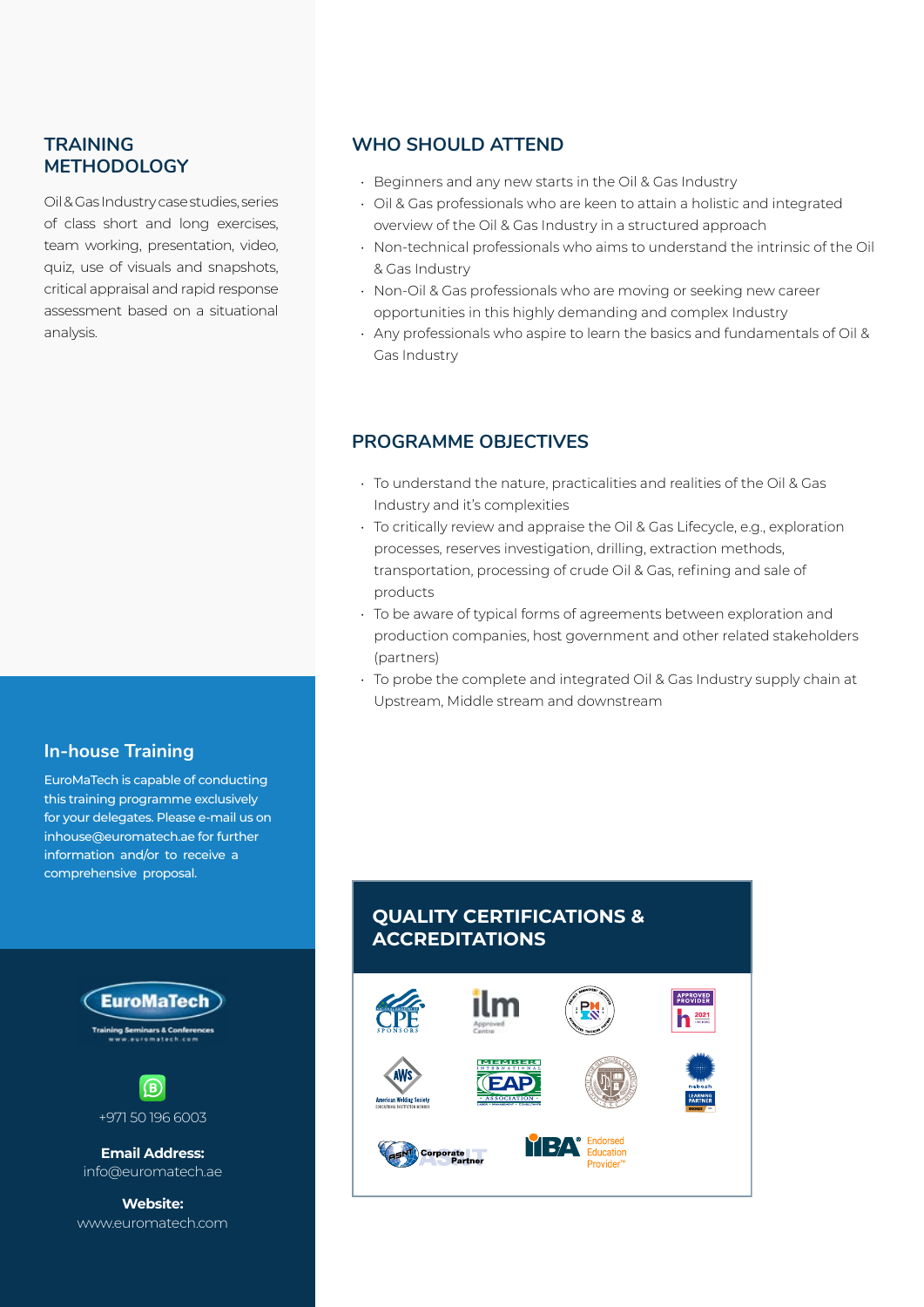# **COURSE OUTLINE**



## **Day 1**

#### Introduction and fundamentals to the Oil and Gas Industry

- Introduction to the Oil & Gas Industry (Hydrocarbon Terminologies)
- How Sedimentary Rocks are formed – Formation of Oil & Gas
- Hydrocarbon Traps
- Offshore and Onshore Oilfield Development Plan
- Current Market Trends in the Oil & Gas Industry

## **Day 2**

#### Reservoir – Geology and Exploration

- Oil & Gas Industry Upstream, Middle Stream and Down Stream Phases, Deliverables and Activities
- What is an Oil and Natural Gas Reservoir?
- Geology, Surface Mapping and Surveys
- Geophysics and Basement Rocks
- Seismic Exploration and The Seismic Survey
- Exploration Methods

## **Day 3**

#### Ownership and Drilling **Operations**

- Acquiring Petroleum Rights
- Surface Rights vs Petroleum Rights
- Drilling the Well and Drilling **Technology**
- Casing and Logging the Well
- The Drill Stem Test
- The Blowout Preventer

## **Day 4**

#### Well Completion and Offshore **Structures**

- The Technology of Offshore Drilling
- Types of Offshore Drilling Rigs
- Development Wells
- Completing a Well
- Crude Oil Treatment
- Offshore Structures and Production

## **Day 5**

#### Production of Oil and Gas, Middle Stream and Downstream **Activities**

- Separation Process
- Pumping Equipment for Liquids
- Compressor, Valves, Heat Exchangers and Pipelines
- Downstream Oil Refinery Operation
- Petrochemicals Products and Distribution methods
- Transportation and Sales